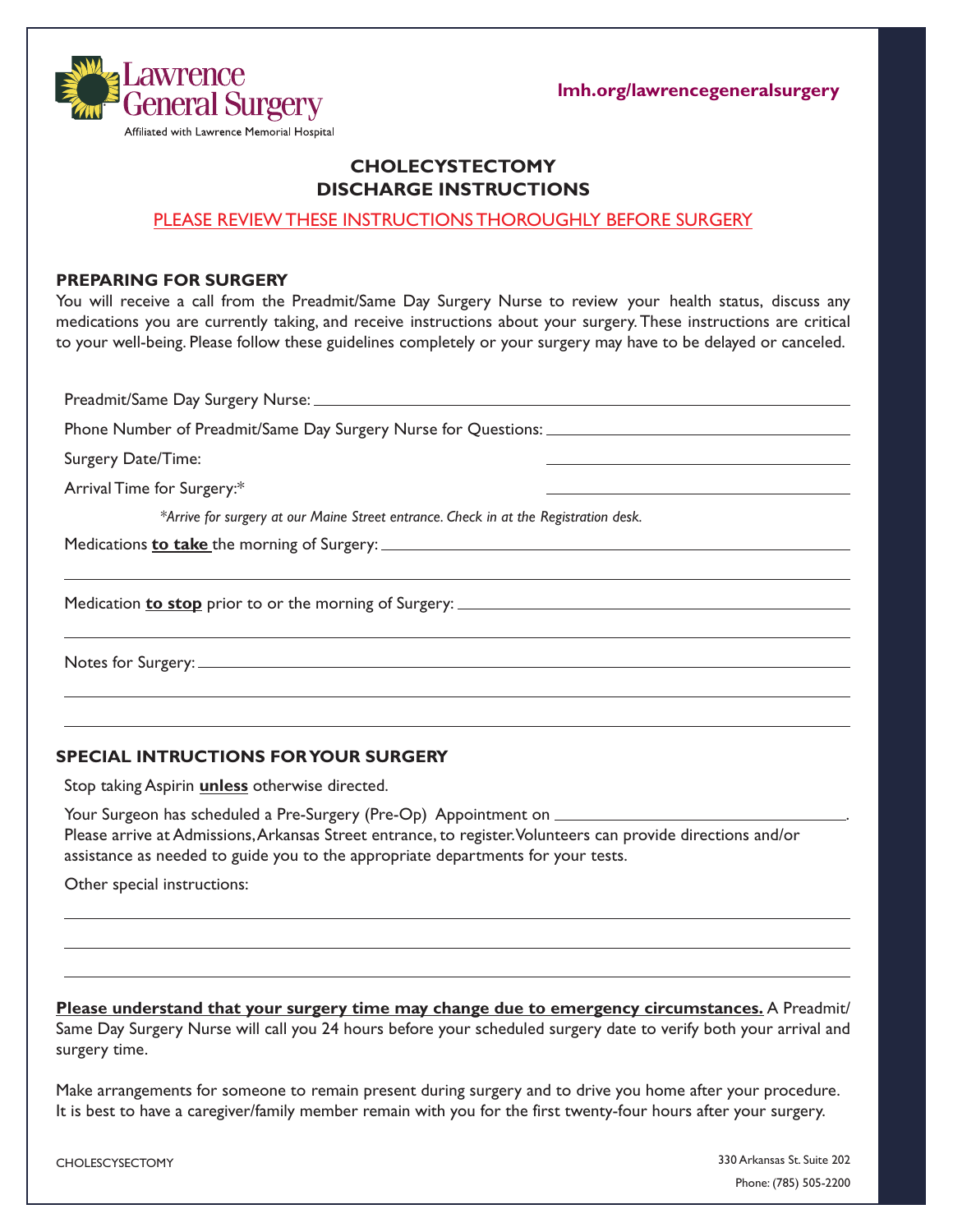

## **DAY OF SURGERY**

#### Before you leave home

Do not eat any food, drink any beverage (including ice, etc.), chew gum or use cough drops/throat lozenges, etc. after 12:00 a.m./Midnight the day of surgery, unless directed. You may brush your teeth or rinse your mouth with a small amount of water; however, do not swallow.

Remove any make-up or nail polish. If you wear contact lenses, remove them and use your eyeglasses. Wear loose, comfortable clothing and shoes.

All jewelry should be removed. It is best to leave all valuables and jewelry at home or with your caregiver/family member.

Bring your photo identification and health insurance card(s).

Arriving at LMH

Check in at the Registration desk just inside the Maine Street entrance at LMH. The registration and nursing staff will prepare you for your procedure. You will have the opportunity to speak with anesthesia and your surgeon before surgery, and we will keep your caregiver/driver up-to-date on your health while you are in surgery.

## **AFTER SURGERY**

Depending on your procedure, you will be released to home from the Recovery Unit, or be transferred to the Post-Surgical Care Floor (Third Floor, West). Once you are home, a nurse will contact you for a health update and to review your discharge instructions.This information is also available through My Patient Portal. You can access this site through our main web page at www.lmh.org/my-patient-portal/.

If you require FMLA paperwork, this may be returned to you via portal too. Please allow a week for completion.

Call the Lawrence General Surgery office at (785) 505-2200 at your first opportunity to schedule a follow-up appointment for 7-14 days after your surgery.

Follow-Up Surgery Appointment with Lawrence General Surgery:

Call at any time if you have questions or notice any signs of infection, experience a fever over 101 degrees, wound redness, increasing pain or swelling, or an odorous, thick discharge. In case of emergency, please call 911 or go to the nearest emergency department.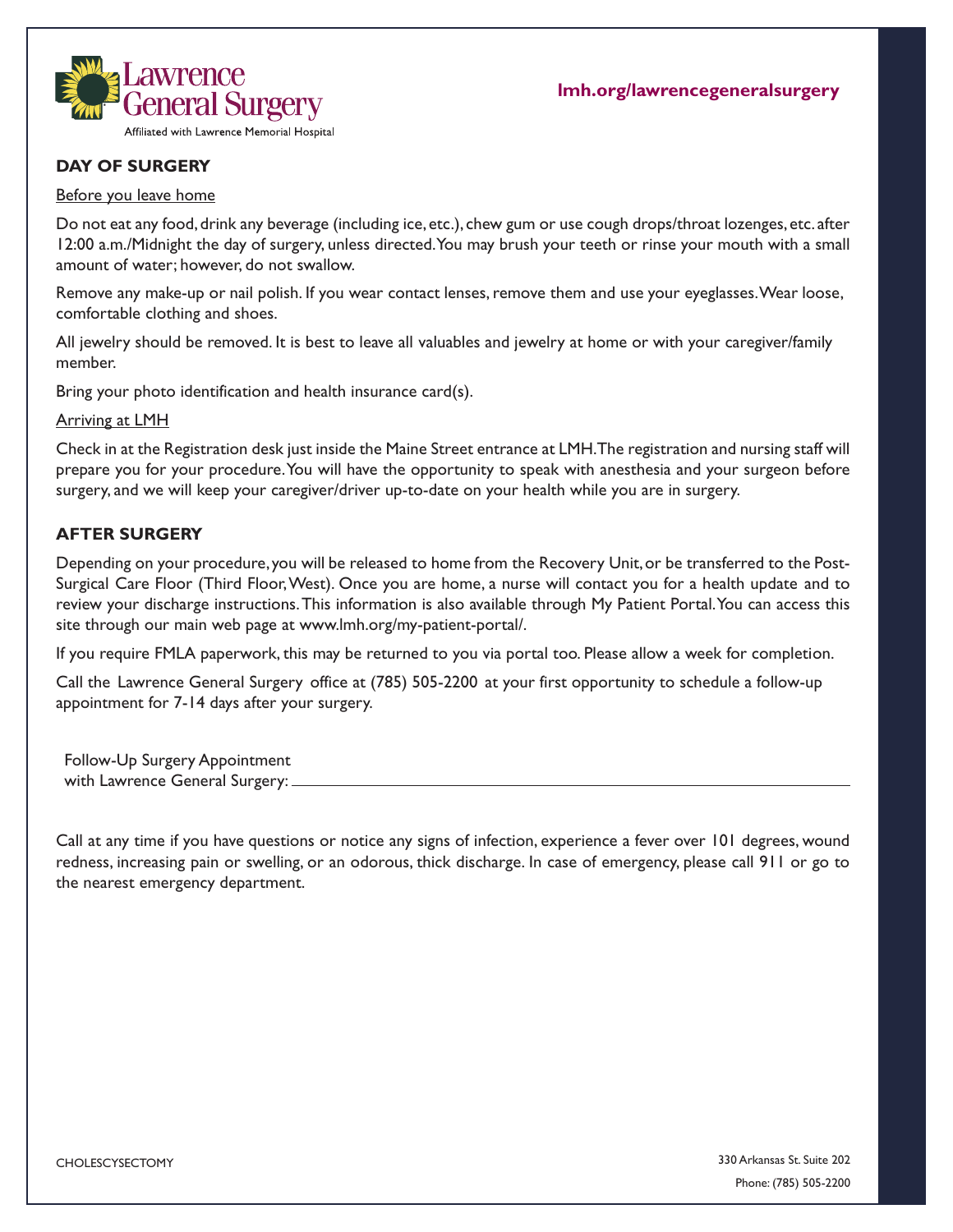

Call at any time if you have questions or notice any signs of infection, experience a fever over 101 degrees, wound redness, increasing pain or swelling, or odorous, thick discharge. In case of emergency, please call 911 or go to the nearest emergency department.

## **OPERATIVE SITE**

### Skin Adhesive Dressing

No bandage is needed unless the incision starts to drain or ooze. Do not use ointment on the skin adhesive. You may shower the same day as your surgery, but do not soak the incision area(s) for 1-2 weeks.

## Steristrip<sup>™</sup> Dressing

DO NOT remove the Steristrip™ tape(s) from the incision. Keep the area dry for 24 hours. You may shower after this time, but do not soak the incision area(s) for 1-2 weeks. Please keep the dressing in place for 24-48 hours. If you experience draining or the tape causes a skin irritation, please contact the office.

Use additional dressing (gauze, Band-Aid®, etc) as needed to cover any drainage from the incision.

You may have a tender lump at each incision site. This will resolve during normal healing over the next 4-6 weeks.

Abdominal fullness and discomfort into the back and shoulder area are common for a few days. Vomiting or belching is difficult if not impossible after this procedure. Talk with your doctor if you have questions.

#### **PAIN CONTROL**

After the local anesthetic wears off, pain medication may be needed. Begin taking pain medication as soon as discomfort begins and as directed thereafter. Pain medications may have side effects like nausea, vomiting and constipation. Please call the office if you have questions about your pain control.

#### Mild Pain

Acetaminophen (Tylenol®) ibuprofen (Advil® or Motrin®) or naproxen (Aleve®) are acceptable medications to take for mild pain.

## Severe Pain

Take the prescription medication provided by your doctor in addition to a form of ibuprofen (Advil<sup>®</sup> or Motrin<sup>®</sup>).

DO NOT drive or drink alcohol while taking prescription pain medication.

DO NOT take ibuprofen (Advil® or Motrin®) or naproxen (Aleve®), if it bothers your stomach, you have kidney disease or you are taking Toradol (ketorolac).

DO NOT take acetaminophen (Tylenol®) while using other medications which also contain acetaminophen, such as Lortab or Percocet.

#### **BOWEL and BLADDER FUNCTION**

If you are unable to urinate within 6-8 hours of arriving at home, call your doctor. A stool softener (Colace®or equivalent) is often recommended for a few weeks after surgery. Laxatives (Milk of Magnesia or Miralax®) are permissible and often needed if you are taking prescription pain medication.